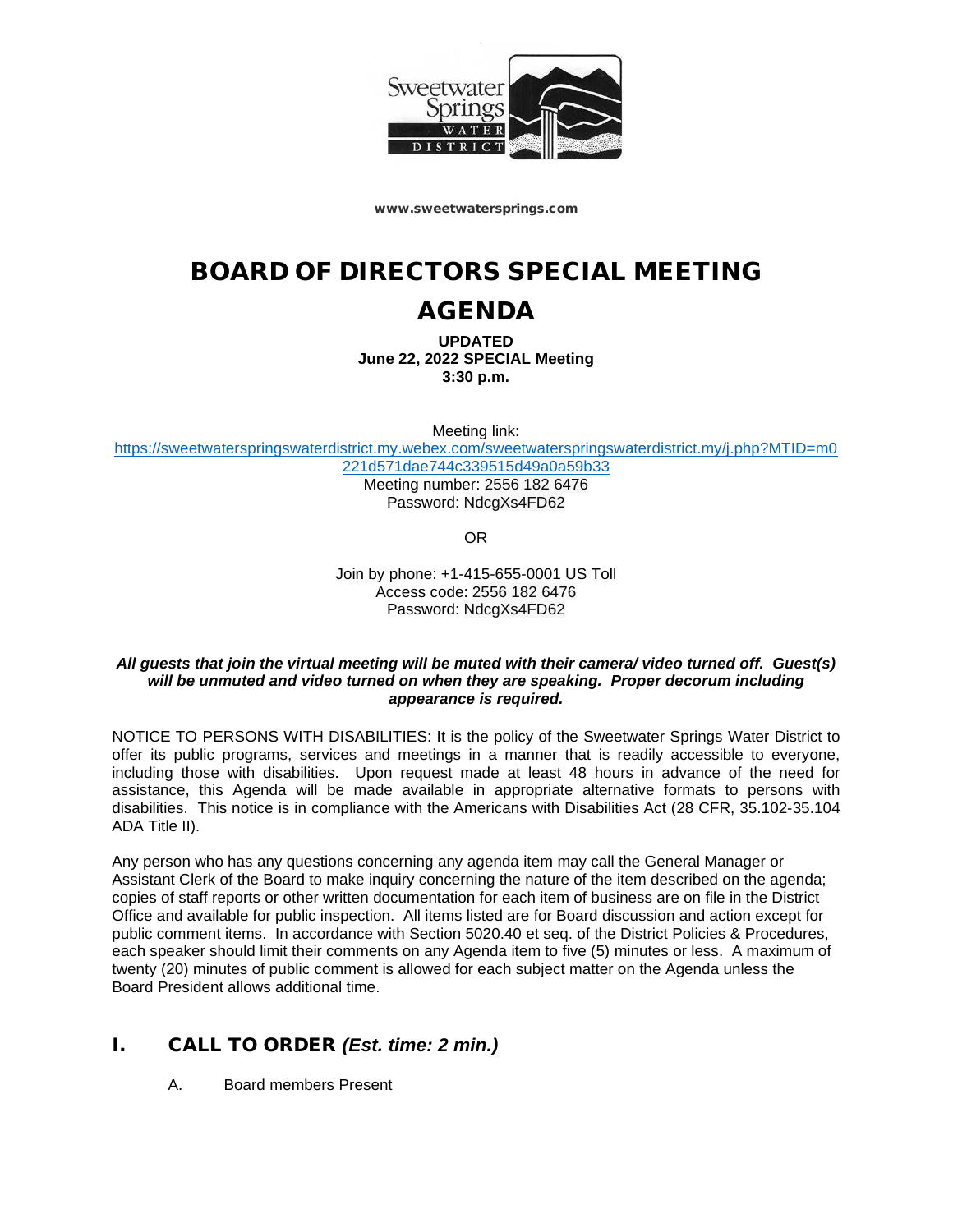- B. Board members Absent
- C. Others in Attendance
- II. PUBLIC COMMENT: The District invites public participation regarding the affairs of the District. This time is made available for members of the public to address the Board regarding matters which do not appear on the Agenda, but are related to business of the District. Pursuant to the Brown Act, however, the Board of Directors may not conduct discussions or take action on items presented under public comment. Board members may ask questions of a speaker for purposes of clarification.

### IV. CLOSED SESSION

- A. CONFERENCE WITH LABOR NEGOTIATOR (Gov. Code § 54957.6) Agency Designated Representative: Rachel Hundley Employee Organization: Stationary Engineers, Local 39
- B. PUBLIC EMPLOYEE APPOINTMENT (Gov. Code, § 54957) Title: General Manager
- C. CONFERENCE WITH LABOR NEGOTIATOR (Gov. Code § 54957.6) Agency Designated Representative: Rachel Hundley Title: General Manager
- D. CONFERENCE WITH LEGAL COUNSEL Anticipated Litigation Significant exposure to litigation pursuant to Gov. Code § 54956.9 (d)(2): One case

#### ADJOURN